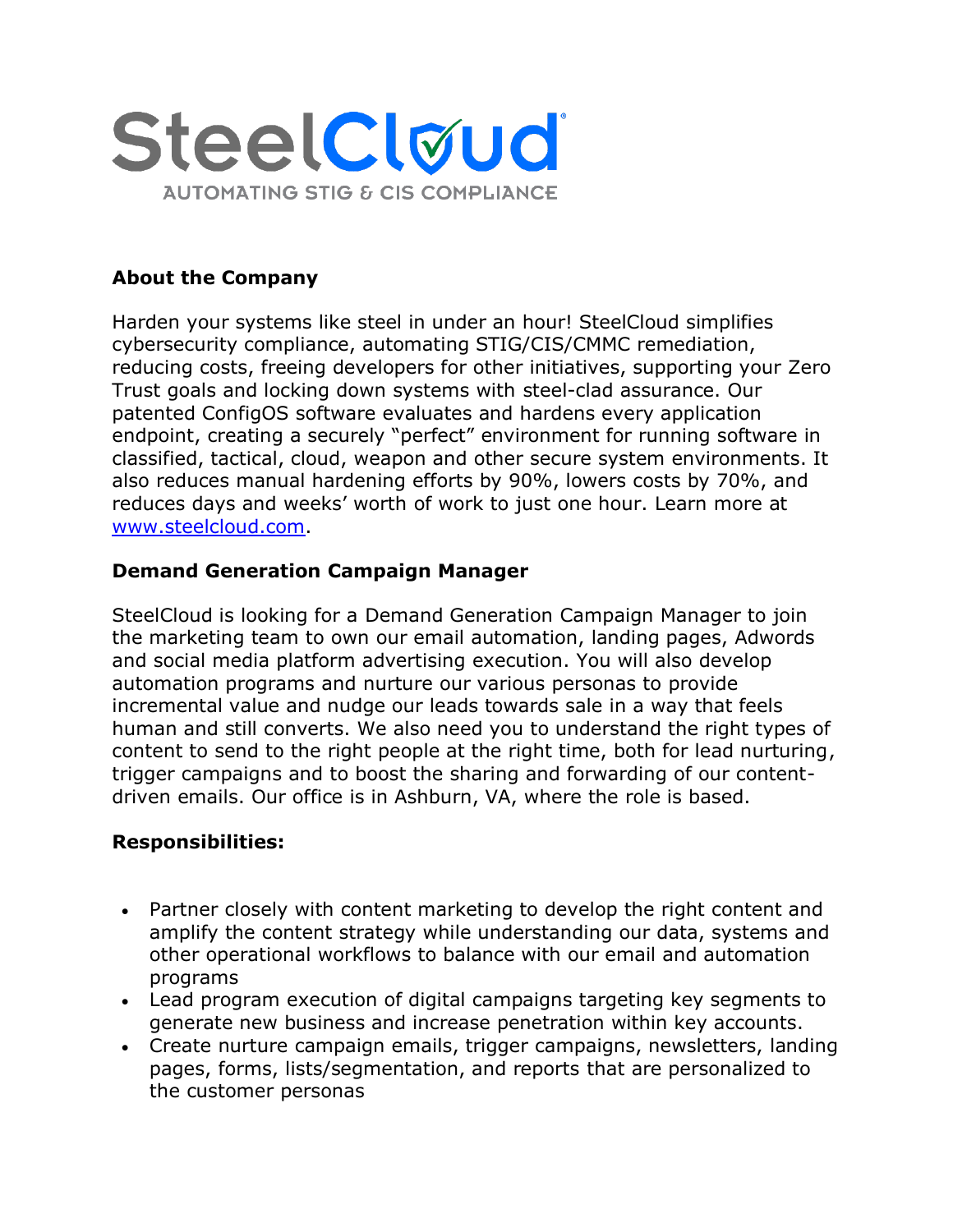- Utilize marketing data to execute A/B testing initiatives
- Standardize, cleanse, tag and upload contact lists into automation system
- Collaborating with Salesforce Admins to assist with system integrations and ensuring sound data synching between platforms
- Monitor sales engagement and nurture opportunities through the funnel; Report on activity engagement metrics and campaign results; Report on program performance and provide insights to help guide the direction of future campaigns and programs (Salesforce, web, social, and other platforms)

# **Requirements:**

- 5+ years of relevant experience in B2B software
- BA/BS degree Marketing, Communications or other relevant field or equivalent work experience.
- Proficiency in Google Adwords, as well as ad social ad placement platforms (LinkedIN, Facebook, Reddit, Twitter, etc.)
- Proficiency in marketing automation platforms (e.g. Hubspot, Constant Contact) and Salesforce CRM.
- Excellent writer and communicator (in both written and verbal form).
- Experience building marketing campaigns end-to-end.
- Proven track record of generating traffic, converting visitors into leads, and then nurturing them (using dynamic workflows) into converted customers.
- Proven success leading digital ad campaigns, email marketing, lead nurturing, marketing automation, and/or web analytics.
- Ability to track and measure success and adjust campaigns accordingly to improve conversion performance.
- Can work independently with little supervision with all levels of the organization

# **What could set you apart:**

- Public sector marketing experience
- Ability to write short form copy and blogs with an eye for proofreading
- Excellent organizational and project management skills; Outstanding collaboration and communication skills
- Critical thinking and project management
- Initiates and takes responsibility for own development
- Familiarity with inbound and outbound marketing and the use of marketing metrics to increase ROI